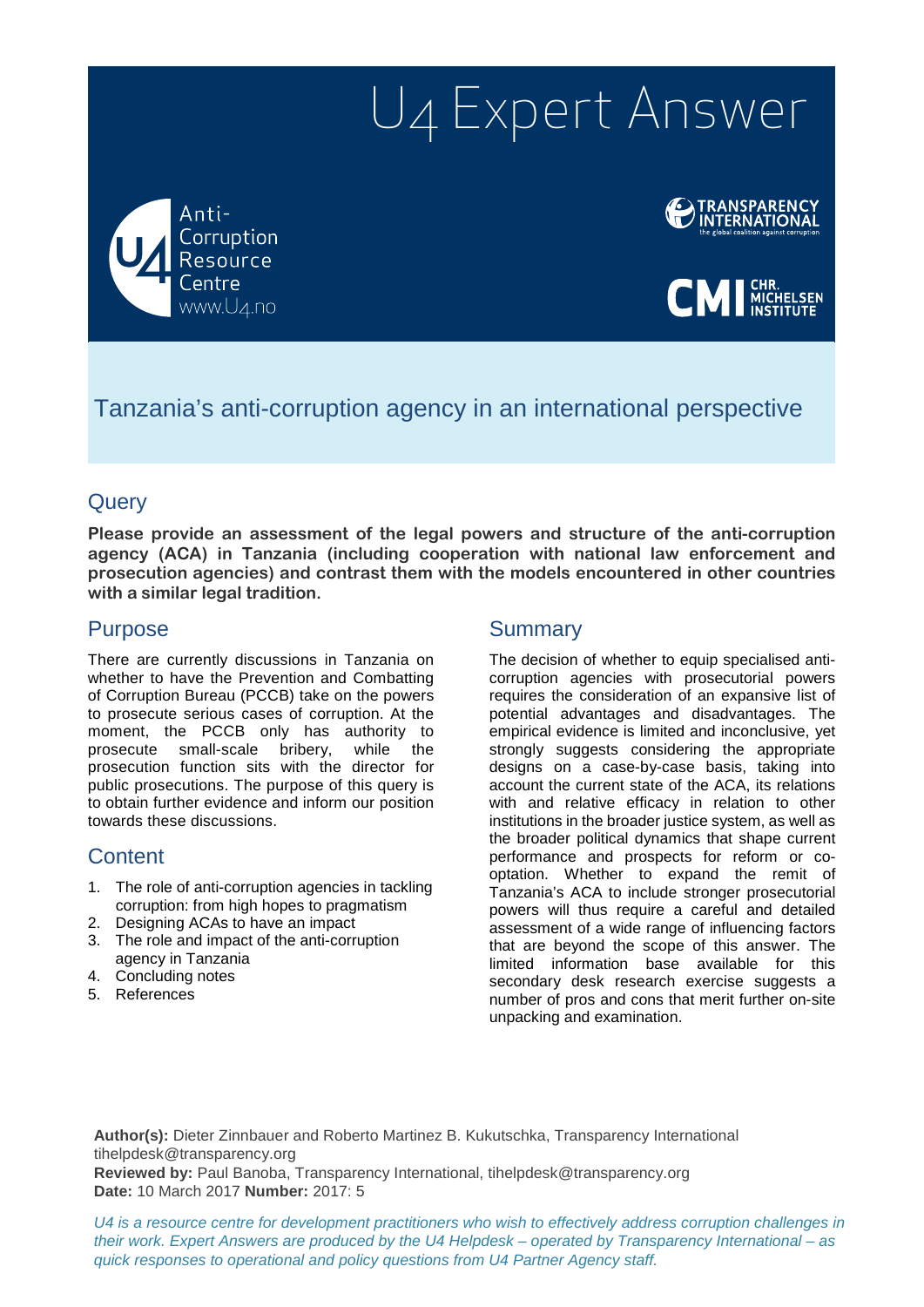# 1. The role of anti-corruption agencies in tackling corruption: from high hopes to pragmatism

Establishing specialised governmental bodies or units (anti-corruption agencies – ACAs) to help tackle endemic corruption has been a central tenet of contemporary anti-corruption reforms and advocacy across the world from the very outset of these efforts. Inspired by salient successes from New York and Hong Kong to Singapore and New South Wales (Heilbrunn 2004), more than 150 countries now have some form of ACA (Messick 2015).

Their importance has been enshrined in various international soft and hard law instruments on anticorruption, from the 2003 United Nations Convention against Corruption – UNCAC –(articles 6 and 36) and the Jakarta Statement on Principles for Anti-Corruption Agencies (2012) to the African Union Convention on Preventing and Combating Corruption (article 20) and the Southern African Development Community (SADC) Protocol against Corruption (article 4) in the African context (Wickberg 2013; OECD 2013).

Exuberant early hopes of ACA-induced transformative change have, however, given way to a more pragmatic view. Experts largely concur that ACAs can be a necessary but by no means sufficient piece of the integrity puzzle. They appreciate the diversity of forms and functions of ACAs that may or may not prioritise a high rate of convictions for corruption offences.

Experts acknowledge the long, uncertain, and protracted road to success that requires donors and practitioners alike to adjust their expectations. And, most importantly, they point to the overarching importance of considering the political and institutional context and the specific ways in which ACAs interact with this environment when devising appropriate designs and selecting feasible strategies to implement them (Doig et al. 2005 and 2007; Kuris 2015; De Sousa 2010; Chêne 2012).

# 2. Designing ACAs to have an impact

If ACAs are expected and designed to play a strong, deterrence-oriented guard dog function to ensure that corruption is effectively detected and sanctioned – including ensuring that even the most powerful cannot act with impunity – then it might seem obvious to equip such an agency with strong investigative and prosecutorial powers. Doing so would enable it to streamline processes, smoothen information flows, and focus expertise and work effectively towards high-impact convictions. The underlying theory is that an ACA with demonstrable teeth and a drive for justice would in turn shore up public trust in the fight against corruption and dispel a sense of impunity. These are two factors that are considered prerequisites for transformational changes in systems of endemic corruption.

On closer inspection, however, the empirical evidence suggests that maximising the efficacy of an ACA in this respect means carefully weighing the pros and cons of such a design option. These pros and cons are highly contingent on the specific internal dynamics and operational architecture of the ACA in question, as well as the broader institutional and political context in which it operates.

# The fundamental debate about merging prosecution and investigation functions

At the most fundamental level, the question of whether to combine investigative and prosecutorial powers is a long-standing and essentially unresolved debate in criminal justice. The main potential disadvantage centres around the issue of "confirmation bias": investigators that have expended time and effort in unearthing and examining a suspicious incident will – even when acting in good faith – tend to give more weight to evidence that aligns with their prior beliefs and evolving presumptions (Messick 2015). This challenge of keeping an open mind is magnified when individual or organisational performance incentives are too tightly built around metrics, such as prosecutions initiated. In contrast, it is hoped that keeping investigations and prosecutions separate inserts an additional check against such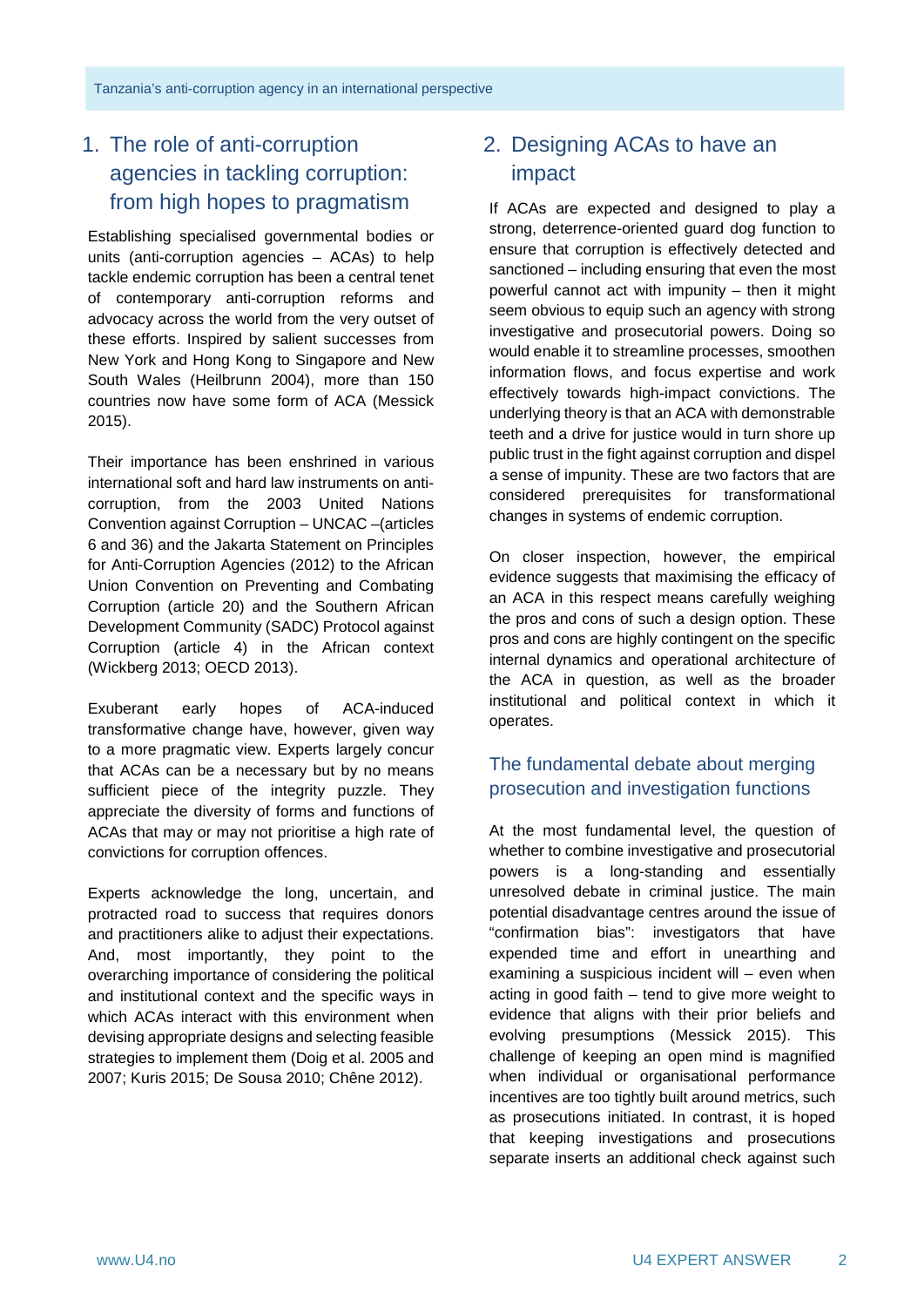potential biases and may help to weed out wrongful prosecutions, leading to stronger cases going before the courts and ultimately to a higher conviction to prosecution ratio.

Proponents of fusing these powers point to some possible mitigation strategies for countering confirmation bias. These include establishing proper oversight and monitoring through the legislature and creating an independent review commission, as well as ensuring the public disclosure of granular performance data, which could detect patterns of bias in case selection and processing (Messick 2015). It should also be noted that we could not find any solid evidence on the presence or absence of confirmation bias for the comparator countries included in the response. There is, however, some empirical evidence for confirmation bias from the US, where prosecutors tend to unwittingly prioritise some cases over others, depending on political alignments (Messick 2015).

## Practical pros and cons in an imperfect world

Even the best-functioning justice systems and the most independent ACAs can be affected by explicit and implicit confirmation biases. When fusing investigative and prosecutorial functions, a much broader range of pros and cons needs to be considered for ACAs, particularly for those operating in imperfect institutional settings and in what are often highly corrupt environments that can compromise the ACA's own remit and functioning.

On the plus side, arguments for awarding ACAs both investigative and prosecutorial functions suggest that such a design will:

help pool and effectively use the expertise of skilled investigators, forensic experts, experienced prosecutors, etc. who are in very short supply in the public sector of many developing and transition countries. Those personnel are also essential for effectively tackling corruption cases that are often highly technical and complex. Dispersing this scarce talent pool across several agencies would dilute rather than broaden impact

- reduce the risks of diluted accountabilities where the blame for failing to put the corrupt behind bars and dispelling a corrosive sense of impunity is bounced back and forth between several involved agencies. This pattern does not lend itself to focused performance tracking and reforms
- avoid inconsistencies and coordination costs when several agencies carry out investigations and prosecutions on aspects related to the same cases
- reduce intra-agency competition, avoid poorly designed hand-over processes and eliminate bottlenecks and delays by the prosecution authorities that may be less committed to tackling corruption or that are too thinly stretched for expedited follow up and swift resolution of cases, which are essential to shore up public trust in the functioning of anticorruption mechanisms
- enable ACAs to route around veto players and politically-motivated stalling tactics by prosecutorial agencies that may have less independence or are part of a captured establishment

Arguments advanced against equipping ACAs in institutionally weak and highly corrupt settings with prosecutorial powers include concerns that:

- such a concentration of law enforcement functions will make ACAs a coveted political weapon that can be turned opportunistically by political leaders against their political opponents
- it will generate rather than eliminate coordination problems and wasteful duplicative efforts or turf wars, since complex corruption cases are often closely tied with other crimes that inevitably fall under the remit of, and thus will require cooperation with, other players in the criminal justice systems;
- it will tie the ACA into a less agile and more heavy-handed mode of operation since it will have to satisfy established standards for prosecutorial integrity that come with particular requirements for safeguards, strict restrictions on disclosure of on-going cases, or higher evidentiary standards (Kuris 2015);
- when the ACA is vested with sole responsibility for a case, this could under certain circumstances forfeit the potential of "healthy"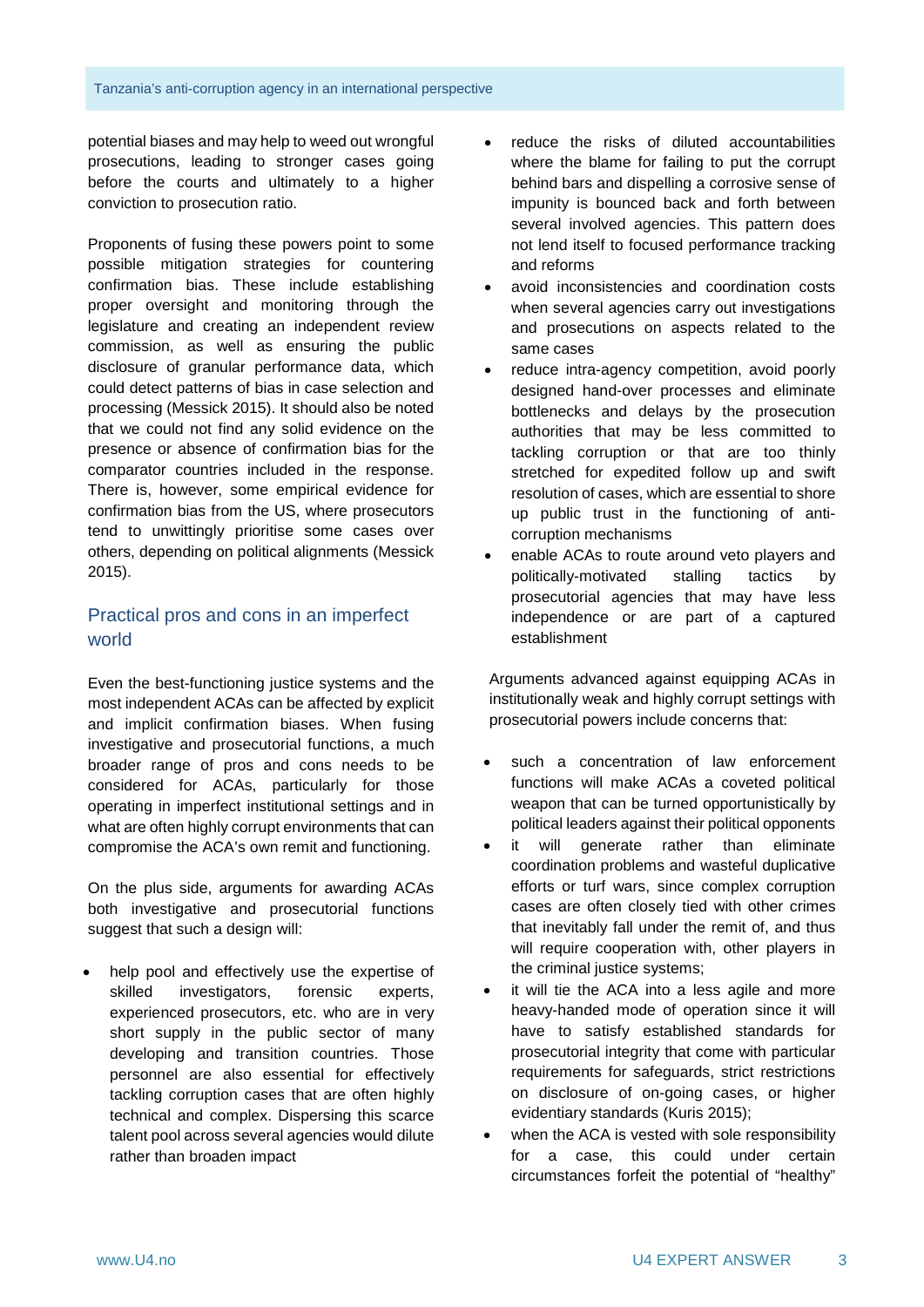inter-agency competition. Such healthy competition can occur when several agencies that often compete for donor funds, visibility and public legitimacy have separately launched investigations into a particular case and are in a way competing for demonstrating effectiveness and impact. Such a situation with parallel competing investigations can strengthen overall commitment to succeed and make it overall harder for vested interests to suppress and shut-down investigations (AfriMAP 2015; OECD 2010 and 2013; Kuris 2015).

#### Comparative country evidence

Mirroring this rather balanced scorecard of potential pros and cons, the broader empirical picture looks equally inconclusive. For example, The ACA in Uganda has prosecutorial powers but is typically not regarded as being particularly effective due to overlapping responsibilities and limited coordination with other related bodies (Engelbert 2014). And its conversion rates when moving complaints up to investigations, prosecutions, and ultimately convictions, is not any better and in some instances is actually worse than its counterpart in Tanzania (calculations based on AfriMAP 2015).

The existence of a number of high profile counterfactual case studies of ACAs also suggests that prosecutorial powers are certainly not a necessity for teeth and impact. Neither the ACA of Singapore (Corrupt Practices Investigation Bureau), nor the one in Hong Kong (independent Commission Against Corruption) command extensive prosecutorial powers (Messick 2015).

The same goes for the lower profile case of Botswana, the best-performing African country on Transparency International's Corruption Perceptions Index. Here the country's ACA, the Directorate on Corruption and Economic Crime, has been found to achieve significant impact on the awareness and education side through innovative outreach strategies and the integration of preventative units in high corruption risk departments. (Innovations for Successful Societies 2013; OECD 2013).

#### **Unpacking the success of Botswana**

Botswana's ACA, the Directorate on Corruption and Economic Crime (DCEC), is mandated to combat corruption, economic crime and money laundering. The agency is commonly viewed as a success story primarily with regard to its awareness raising, educational and preventive functions. It pioneered, for example, an innovative youth outreach programme with a popular cartoon character that discussed ethics and integrity with school children, and it carried out rural outreach efforts tied to traditional village meetings. Judged as most innovative and successful, however, was the idea of establishing preventive units inside corruption-prone government ministries and agencies. These units were initially headed by retired investigators and conducted assessments with recommendations for changes in operational practices to reduce corruption risks. In addition, these units were tasked with conducting preliminary investigations and reported possible corruption incidences to institutional leaders, the police or DCEC.

The failure to achieve convictions for high-level corruption cases is viewed as a major shortcoming of the agency, and partly blamed on DCEC. While the agency is described as not very keen on taking on larger cases initially, it gradually stepped up investigations of higher level cases and passed them on to the prosecutor's office (DPP). These cases ultimately failed to reach a significant number of convictions, with several high profile cases ending in acquittals due to technical flaws or missed deadlines. This prompted some observers to describe the DCEC as toothless and the broader justice system as co-opted. The DPP primarily blamed resource constraints and the sophistication of defence tactics as causes for failure. An overall estimated conviction rate of more than 80% for tried corruption cases attests to some success at prosecuting lower level corruption. From 2012 onwards, the establishment of a specialised court for trying corruption cases, as well as a specialised corruption unit within the DPP are expected to provide remedies and help achieve more deterrence for grand corruption cases. There is, however, no data yet to conclude whether this has made a discernible difference. (ISS 2013; UNDP 2009).

Despite this, inter-agency cooperation between the police, the DPP and DCEC is considered to be good, especially in the pursuit and investigation of corruption and money laundering cases: alleged corruption cases received by the police are referred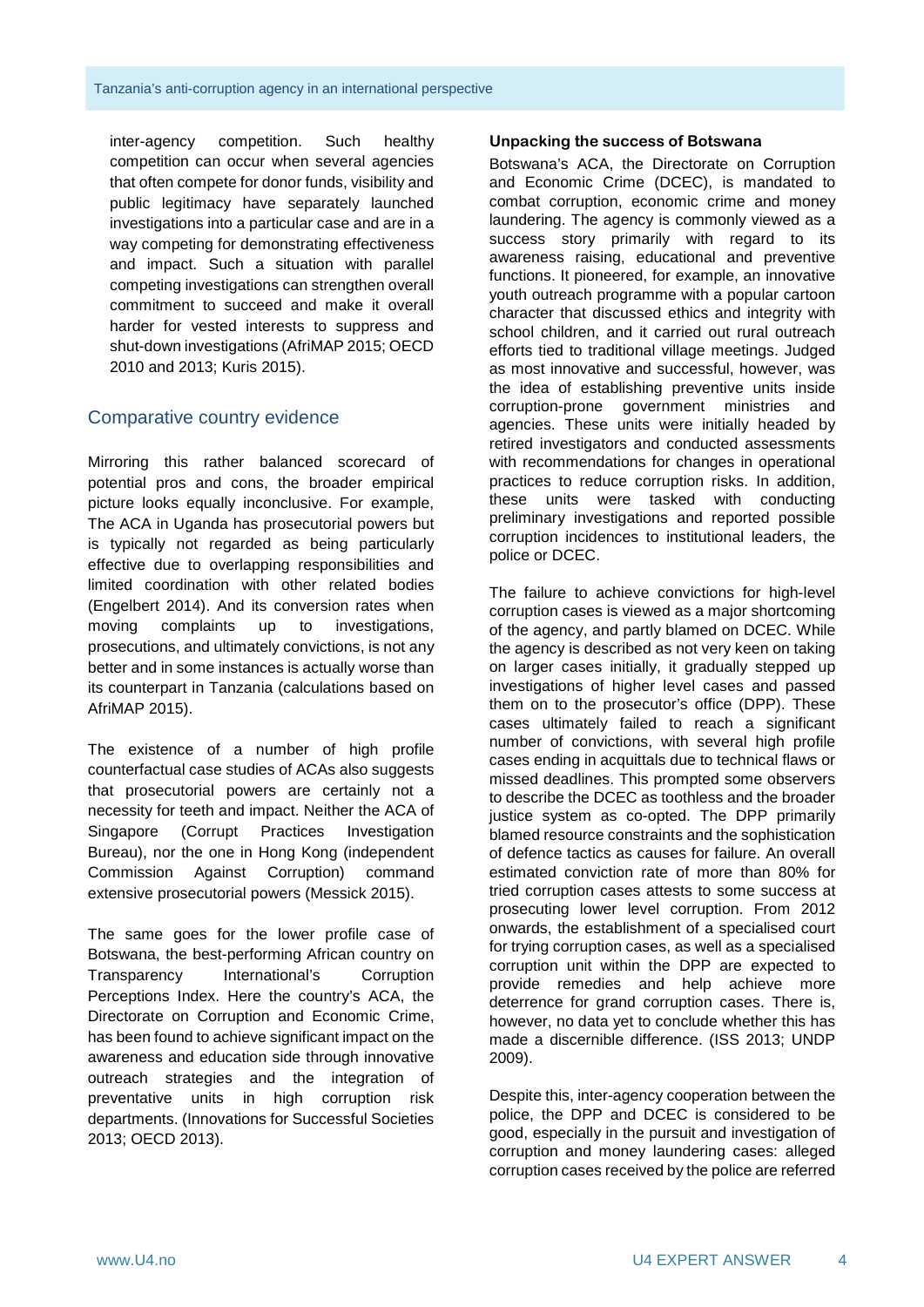to DCEC for investigation, and DCEC relies on the police for support in specific situations (Implementation Review Group 2014).

It is worth noting that the latest UNCAC review recommends strengthening the independence of DCEC, including the appointment and dismissal of the director general, a position which is currently under presidential control, as well as establishing a constitutional anchor for the directorate.

#### **Rwanda as a good example?**

Rwanda is frequently considered a success story with regard to reducing bribery rates for public services. The question is whether the ACA in this country has contributed to this development.

In a somewhat unusual fashion, Rwanda combines the roles of ombudsperson and anti-corruption agency within the Office of the Ombudsman of Rwanda (OOR). The OOR was created in the context of adopting the 2003 constitution and is tasked with:

- seeking resolution to specific problems citizens experience when interacting with their government
- overseeing the assets, income, interest disclosure system
- recommending structural policy reform measures to individual agencies of the government
- investigating and monitoring corruption in agencies

The latter is the main responsibility of a specialised internal unit, which works closely with the police and civil society to receive and examine leads. The OOR has been vested with power of *police judiciaire*, which is derived from the French justice system and entails the authority to perform preliminary criminal investigations (see Appendix 1 for a more detailed overview of the powers and constraints of Rwanda's ACA). Worthwhile cases are forwarded to the prosecutor general's office for prosecution. According to one assessment, there have been a few high profile convictions, even up to ministerial level.

The ACA is credited with contributing to the overall governmental success in tackling corruption. In 2010, the OOR sought powers to prosecute

because there was an alleged lack of specialised expertise or will on the part of the prosecutor to commit to a stronger follow-through on corruption cases. The prosecutor maintained that it received on average only one case per year from the OOR for prosecution. Some observers also note that the OOR strongly depends on political will and support from the president since it lacks proper enforcement powers for sanctioning rule violations, for example, with regard to mis-reporting of assets, income and interests (Office of the Ombudsman 2010).

The fact that, for many years, the chief ombudsman's position was held by a "top ideologue" and founder of the ruling party (Bozzini 2014) raises doubt about the independence of the institution, despite the man's reputation as a person of high moral standards and integrity. Similar concerns of limited independence apply to the Office of the Auditor General and, more broadly, to the judiciary: while auditors, judges and prosecutors indeed play a growing role in investigating and judging cases of corruption and related crimes, they tend to track relatively minor issues and hardly ever tackle cases of grand corruption involving high-level members of the ruling party, the government or the army (Cooke 2011), and when they do, there are often rumours that the main rationale is to punish those who fell out of line (Bertelsmann Foundation 2016).

The Office of the Auditor General, for instance, issues an annual report for all the country's districts, which is well researched, detailed and useful. But while it points to significant levels of corruption and mismanagement, it does not mention the most politically sensitive issues (Transparency International Rwanda 2011). In other words, pro-governmental observers often say that there is no impunity in Rwanda, but while it is true that anti-corruption laws and policies are vigorously enforced and punishments are harsh, it remains questionable whether this also applies to top politicians, well-connected entrepreneurs or high-ranking army officers (Bozzini 2014).

#### **The file on Ghana**

The agency commonly described as Ghana's ACA is the Commission for Human Rights and Administrative Justice (CHRAJ), which combines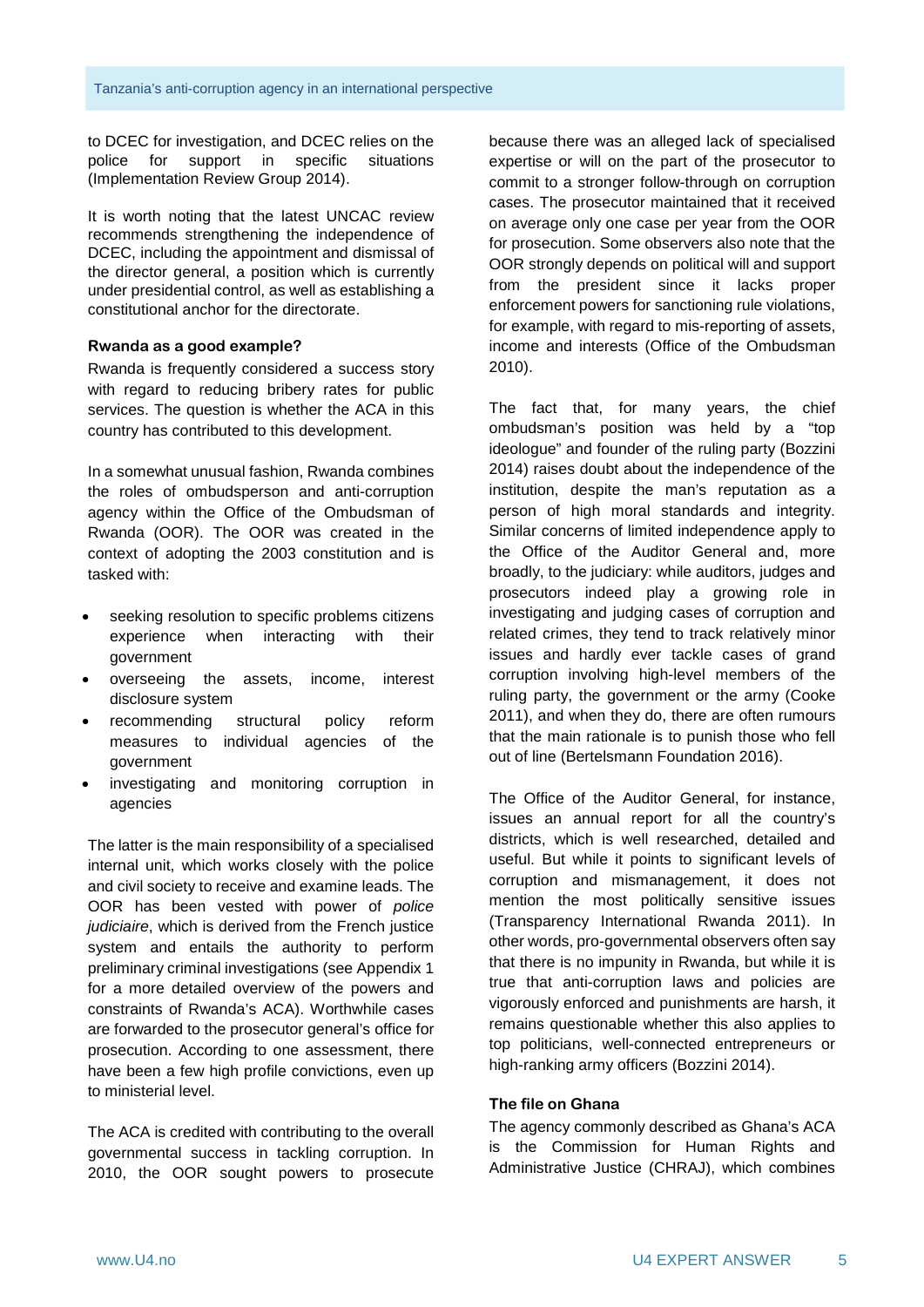an unusual triple mandate of ombudsman, anticorruption agency and human rights monitor.

The first period of its existence, between 1993 and 2004, is commonly described as a success story, and even though the agency is not equipped with prosecutorial powers, it managed to establish its reputation early on by carrying out investigations, drawing public attention and pressuring some highlevel officials to resign for alleged corruption. This happened against the backdrop of a broader justice system that is believed to be co-opted.

The CHRAJ, however, is currently experiencing a rockier period in its existence. Various observers attest a lack of political will and adequate leadership, a woeful shortage of funds and staff for an agency that reportedly can only spend a mere 5% of its time on corruption issues, and a significant lack of clear protocols and standards for cooperation with the Attorney General's Office. The latter prompted an observer to state: "The total absence of clear legal standards to regulate how the Attorney General generally exercises its prosecutorial discretion, especially in cases involving alleged political corruption or abuse of office, is unhelpful to CHRAJ's work and arguably also violates the spirit of Article 296 (a & b) of the Constitution. At a minimum, where the Attorney General rejects a CHRAJ request for prosecution, the Attorney General must be required to provide written reasons that shall be made public" (ISS 2011; Doig et al. 2005; Appiah et al. 2014; Short 2015).

#### Learning from other positive cases

The relative success of the Nigerian ACA in asserting its power and achieving some impact by charging a significant number of state governors for corruption has been directly linked to its strong prosecutorial powers and a savvy agency head used the political space for manoeuvre very skilfully (Lawson 2009).

Although embedded in a different legal tradition that makes it difficult to compare to the Tanzania case, the success and popularity of the Indonesian ACA (Corruption Eradication Commission) is also illustrative since it is related to its significant prosecutorial action and resolve, which also

brought it into direct conflict with some political elites (OECD 2013; ISS 2012a and 2012b). Other convincing case studies that find a significant role of prosecutorial powers for determining an ACA's ultimate impact are hard to come by.

It is important to note, however, that: a) the number of clear-cut ACA success stories is limited; b) attributing success to specific design features is extremely difficult; and; c) only a relatively small number of ACAs have been vested with full prosecutorial powers. As a result, a dearth of resounding success stories for ACA with prosecution powers is not necessarily an indication that equipping ACAs with such functions is unlikely to be effective.

The consensual central messages from this limited body of evidence are clear, however: context and country-specifics matter. A large set of internal and external factors shape the workings and efficacy of ACAs and the overall systemic accomplishment of prosecuting corruption for transformational change. The main question is not so much where a particular function is located but how the overall collaboration between different parts of the criminal justice system are legally prescribed and practically organised (De Sousa 2010; Doig et al. 2005; UNDP 2011).

It is equally important to explore how prosecutorial functions can be best integrated so that their independence, efficacy, and impact can be maximised in a context of political realities, institutional legacies, and existing architectures of the justice system where some components might be better resourced and independent or more challenged and compromised than others. Similarly, it might be helpful to not consider the prosecutorial function as a binary feature that is either present or absent within an institution but rather as a disaggregated array of investigative and prosecutorial powers with many different yet interconnected tools that can be mixed, hosted and deployed in different configurations for maximum impact.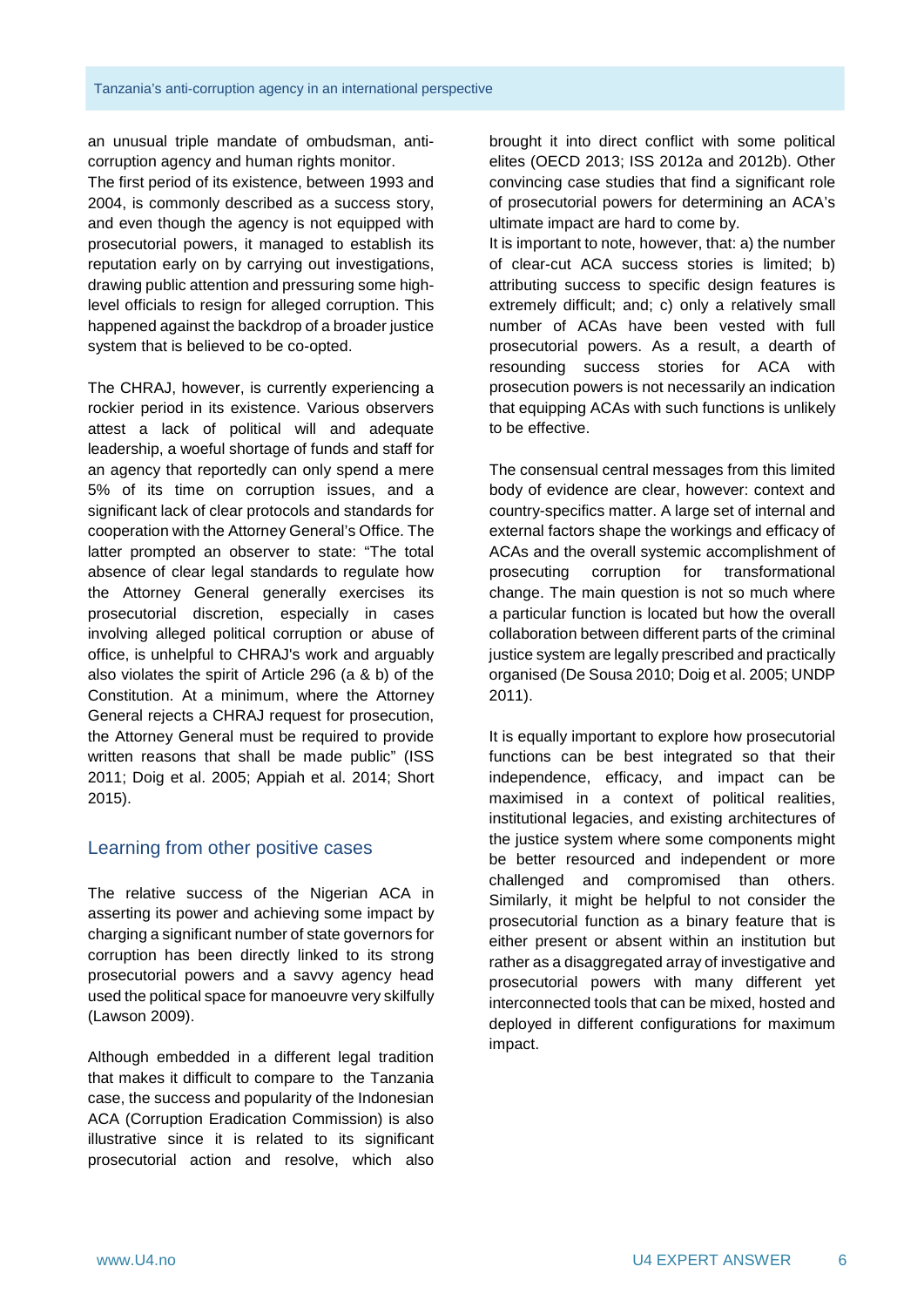#### General lessons on how to integrate ACAs into the broader justice system

As highlighted in the OECD's report Specialised Anti-Corruption Institutions: Review of Models, an anti-corruption body cannot function in a vacuum and none can perform all tasks relevant for the suppression and prevention of corruption. For this reason, strong and well-functioning inter-agency cooperation and exchange of information are essential. Particular attention should be paid to cooperation and exchange of information among anti-corruption agencies, control and law enforcement bodies, including tax and customs administrations, regular police forces, security services, financial intelligence units, etc.

Efforts to achieve an adequate level of coordination, cooperation and exchange of information among public institutions in the anticorruption field should take into account the level of existing "fragmentation" of the anti-corruption functions and how the tasks are divided among different institutions. However, even multi-purpose anti-corruption agencies with broad law enforcement and preventive powers cannot function without institutionalised (and mandatory) channels of cooperation with other state institutions in the area of enforcement, control and policy making.

Cooperation is naturally of crucial importance in systems with a multi-agency approach where preventive institutions are not institutionally linked with law enforcement bodies. In practice, interinstitutional cooperation and coordination is often a challenge. Problems in this area range from overlapping jurisdictions and conflicts of competencies to the lack of competencies (where institutions refuse jurisdiction in sensitive cases and shift responsibilities to other institutions). If this area is overlooked in the process of designing the legal basis of the new institution, it will likely seriously hinder the performance of the institution and taint its relations with other state institutions in the future.

A 2009 study noted that "[w]hile in theory, the success of anti-corruption institutions greatly depends on effectiveness and cooperation of a wider range of complementary institutions, in

practice these are often not well connected and integrated, due to their wide diversity, overlapping mandates, competing agendas, various levels of independence from political interference and a general institutional lack of clarity. Against such background, the establishment of an anticorruption commission has been seen in many cases as adding another layer of (ineffective) bureaucracy to the law enforcement sector" (Chene 2009).

Often, law enforcement officials, especially in countries with a centralised prosecution service, believe that the code of criminal procedure provides a sufficient framework for the coordination of the investigation and the prosecution of criminal offences. Experience indicates that such general rules alone are not adequate for securing a proper level of cooperation in dealing with complex corruption cases. General rules cannot address issues that which may arise outside the investigation of specific cases, such as analysis of trends and risk areas, co-ordinating policy approaches and proactive detection measures. Furthermore, such rules do not address cooperation between law enforcement and preventive institutions, which is also important.

In different countries, these issues are addressed either through creation of special multi-disciplinary co-ordinating commissions, through special legal provisions on cooperation and exchange of information or by signing special agreements and memorandums among relevant institutions on cooperation and exchange of information.

Even comprehensive institutional efforts against corruption are prone to fail without active support from the society and the private sector (OECD 2013). One of the important elements of anticorruption efforts increasingly promoted by different international instruments is cooperation with civil society and the private sector. Also, a feature of the Hong Kong anti-corruption commission was, from the beginning, its close involvement with the community in its work. This should be taken into account, not only by preventive and education bodies but also by law enforcement bodies (OECD 2013).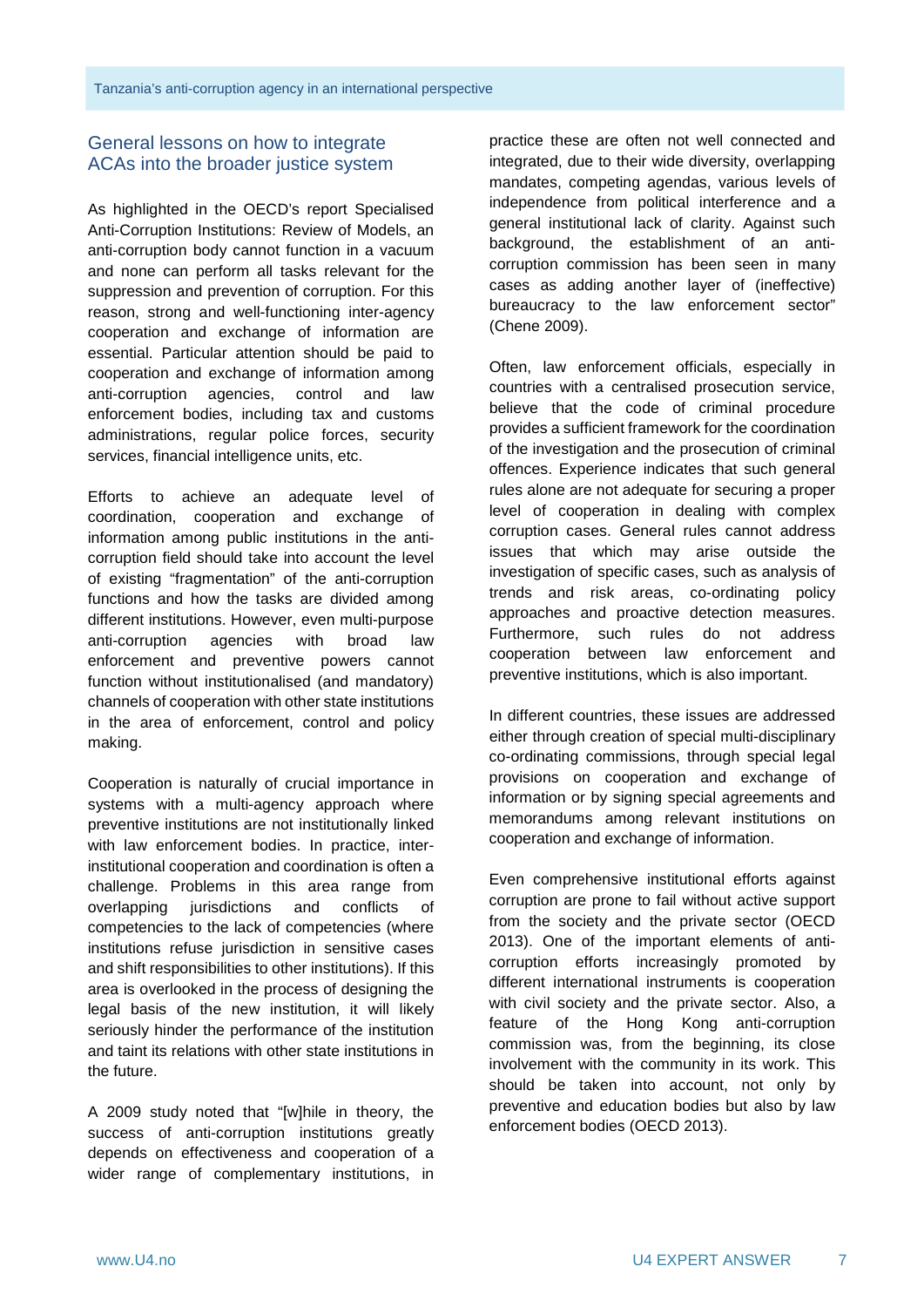# Task forces et al. – emerging insights from alternative models

Task forces are believed to help pool resources, enhance coordination and concentrate specialised learning across agencies to tackle corruption. On the negative side task forces potentially dilute the responsibilities of other agencies and can lead to a more heavy-handed organisational response rather than a net set of nimbler, individual agencies. For a discussion of specific arrangements and organisational designs in the US setting see: Center for the Advancement of Public Integrity, 2016, Strategies for Increasing and Improving Public Corruption Prosecutions. The Task Force Model. No. 6, August 2016.

Prosecutors in Latin America are also considering the task force model for stepping up international cooperation and trans-border enforcement. Brazil, Argentina, Chile, Colombia, Ecuador, Mexico, Panama, Peru, the Dominican Republic and Venezuela recently signed an agreement to establish a joint task force with bilateral and multilateral investigators for the unfolding Odebrecht case.

In the case of Afghanistan, it is still too early to judge the working of the new Anti-Corruption Criminal Justice Centre (ACJC), which was established in mid-2016. It seems noteworthy though that the court heard its first two cases in November 2016. While these cases have not (yet) reach government officials at the highest level, they indicted a prosecutor at the supreme court and a private bank official. As of February 2017, it is reported that more than 60 cases, including highlevel government officials, are being processed by the ACJC, while it had to turn down another 72 cases because of lack of jurisdiction and proper records.[1](#page-7-0)

# 3. The role and impact of the anti-corruption agency in Tanzania<sup>[2](#page-7-0)</sup>

# Tackling corruption in Tanzania – an uphill struggle, yet not without hope

Corruption in Tanzania is considered to be a significant problem at all levels, from provision of public services and public procurement to the workings of the political system (Lindner 2014). The country ranks in the lower bands of countries for related metrics that gauge the perception and experience of experts and the broader public with regard to the corruption in institutions and services. A quarter of public service users reported to have paid bribes in 2014, and people in Tanzania are deeply sceptical about the aptitude of their government in tackling corruption and the progress that has been made. Of the citizens surveyed, 58% feel that the government is doing a bad anticorruption job, only 55% think that people can make a difference, and more than two-thirds feel that corruption has increased in 2013/14 (Transparency International 2015). This sense of backsliding is also confirmed by expert assessments that document a deterioration in the rule of law over the last decade (World Bank 2016) and in overall perceived levels of public sector corruption (Transparency International 2017).

Recent political developments do not bode very well for stronger performance in tackling corruption in the near future. The elections of 2015 have gone hand in hand with an increasingly polarised and restricted media landscape set the background for the 2015 elections (Freedom House 2016). Nevertheless, Tanzania is widely regarded as one of the most stable and open democracies in Africa. It scores better on corruption perception and experience than most of its regional peers, most notably when it comes to the public perception of the presidency, which is viewed by only 15% of Tanzanians as corrupt. (Transparency International 2015). In addition, Tanzania has put in place a rather robust legal framework for tackling

-

<span id="page-7-0"></span><sup>1</sup> A*fghan's new anti-graft court hears first cases in Kabul*. Reuters. 12 November. 2016. *Senior MoI official gets 12 years in jail for corruption* Afghanistan. News. 19 February 2017.

<sup>&</sup>lt;sup>2</sup> This brief is focused on the ACA for Tanzania and does not cover the related entity for semi-autonomous Zanzibar, although it should be noted that the existence of two separate ACAs and their insufficient coordination is viewed as a major obstacle to anti-corruption reforms in the country.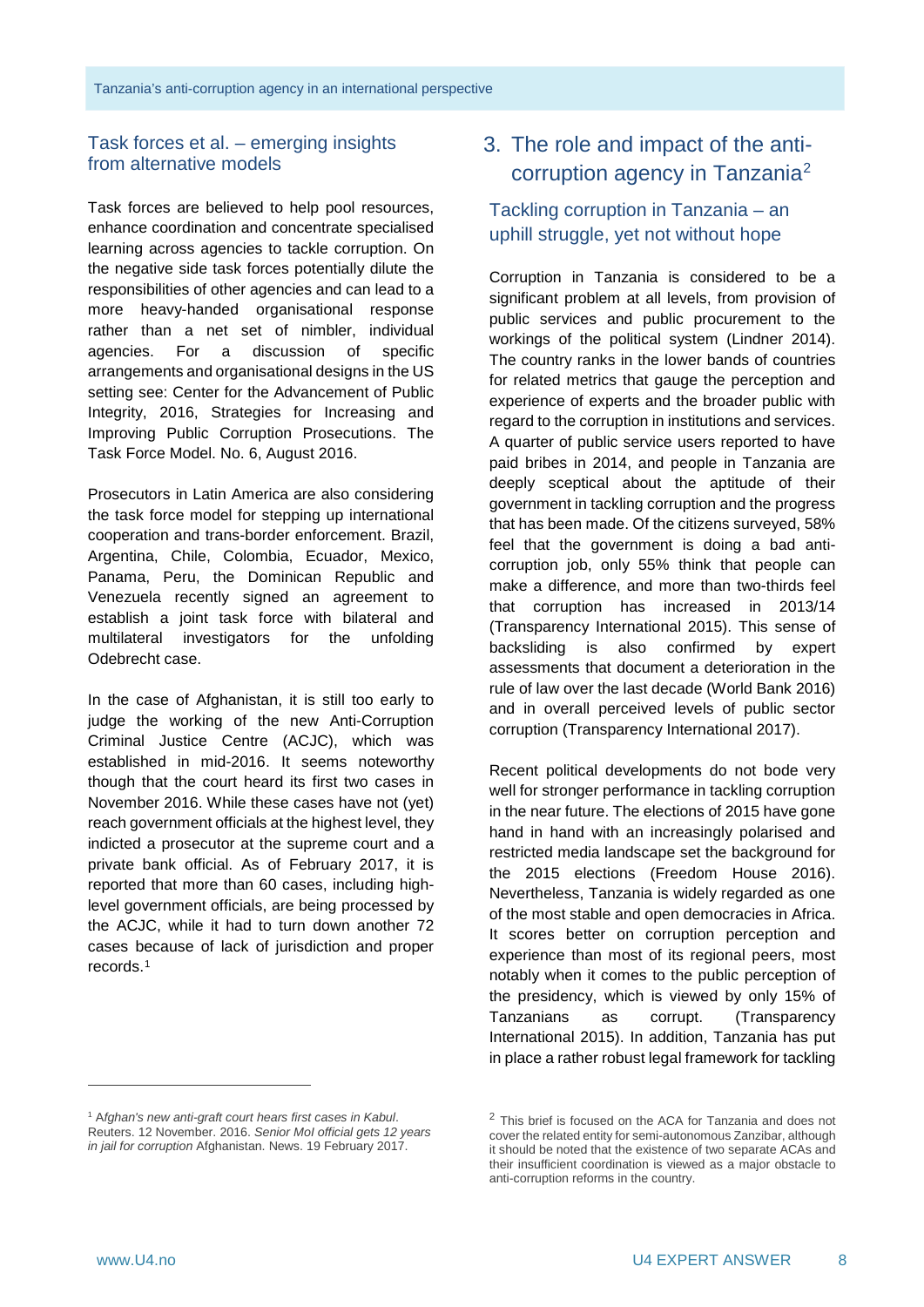corruption through a series of related laws with the 2007 Prevention and Combating of Corruption Act as a centrepiece.

This mix of challenges and opportunities suggests that an effective ACA could play an important role in the country's fight against corruption.

# The Prevention and Combating of Corruption Bureau

A central building bloc of Tanzania's 2007 hallmark anti-corruption legislation was the establishment of a specialised ACA, called the Prevention and Combating of Corruption Bureau (PCCB). The PCCB, a reconstituted version of what was previously called the Prevention of Corruption Bureau, is set up as an independent public body, yet three principal draw-backs compromise its independence:

- it is not mandated by or anchored in the constitution, and is thus it is more vulnerable to legislative interventions
- the President appoints, and has the power to remove, its director general, who enjoys limited security of tenure
- it reports directly to the Office of the President (AfriMAP 2015).

In contrast, the ACAs in Uganda and Kenya are anchored in the constitution as well as acts of parliament, and they both report to their parliaments. In Botswana, the president appoints the head of the agency for a five-year, renewable term.

#### Overall remit

Following the OECDs typology of ACAs (OECD 2013) the PCCB can be classified as a multipurpose agency tasked with helping to both sanction and prevent corruption, as well as promote good governance more broadly. The agency thus has a broad remit that includes community education, research, awareness raising, corruption detection and investigation authority. While its overall mandate and powers have remained largely unaltered since its inception, its thematic focus has expanded alongside the evolution of corruption risks and now also includes

a strong transnational component, with focus on corruption syndicates and cybercrime (AfriMAP 2015).

#### Organisation and operation

The PCCB is organised into five directorates (investigations, research, education, planning, human resources, and administration). According to self-reported information that has partly been corroborated by expert assessments, the PCCB's human resource practices provide for a solid foundation of professionalism. Capability levels are comparable to its peers in Uganda and Kenya, relative to population size.

As of 2014, the PCCB was reported to have more than 2,000 permanent staff, including more than 1,000 investigators (Anti-Corruption Authorities Portal 2014). Remuneration is considered reasonable and above average for public sector pay, yet lagging behind private sector income opportunities for specialised experts. The heads of departments are recruited openly through a transparent process and staff undergo a meritocratic recruitment process, vetting and several tiers of training. Critics point out that the process is somewhat insular and could be made more robust by including other bodies in the vetting of senior staff (AfriMAP 2015).

The PCCBs budget is proposed by the minister responsible for good governance, approved by Parliament and managed autonomously by the bureau. It is estimated to total around US\$27 million, which is considered insufficient by some observers. The PCCB has been reported to encounter cash-flow challenges at times due to delays in disbursement from the Treasury, as well as to sustainability issues due to fluctuations in public revenues and donor dependence (AfriMAP 2015).

# Investigative and prosecutorial powers and relations with the broader criminal justice apparatus

The PCCB's mandate includes investigative and, to a limited extent, prosecutorial powers, the latter of which are to be exercised on advice from the Director of Public Prosecutions (DPP). This mandated coordination and division of labour with the DPP is a pivotal arrangement and its efficacy shapes the chances for achieving high rates of successful corruption convictions, including for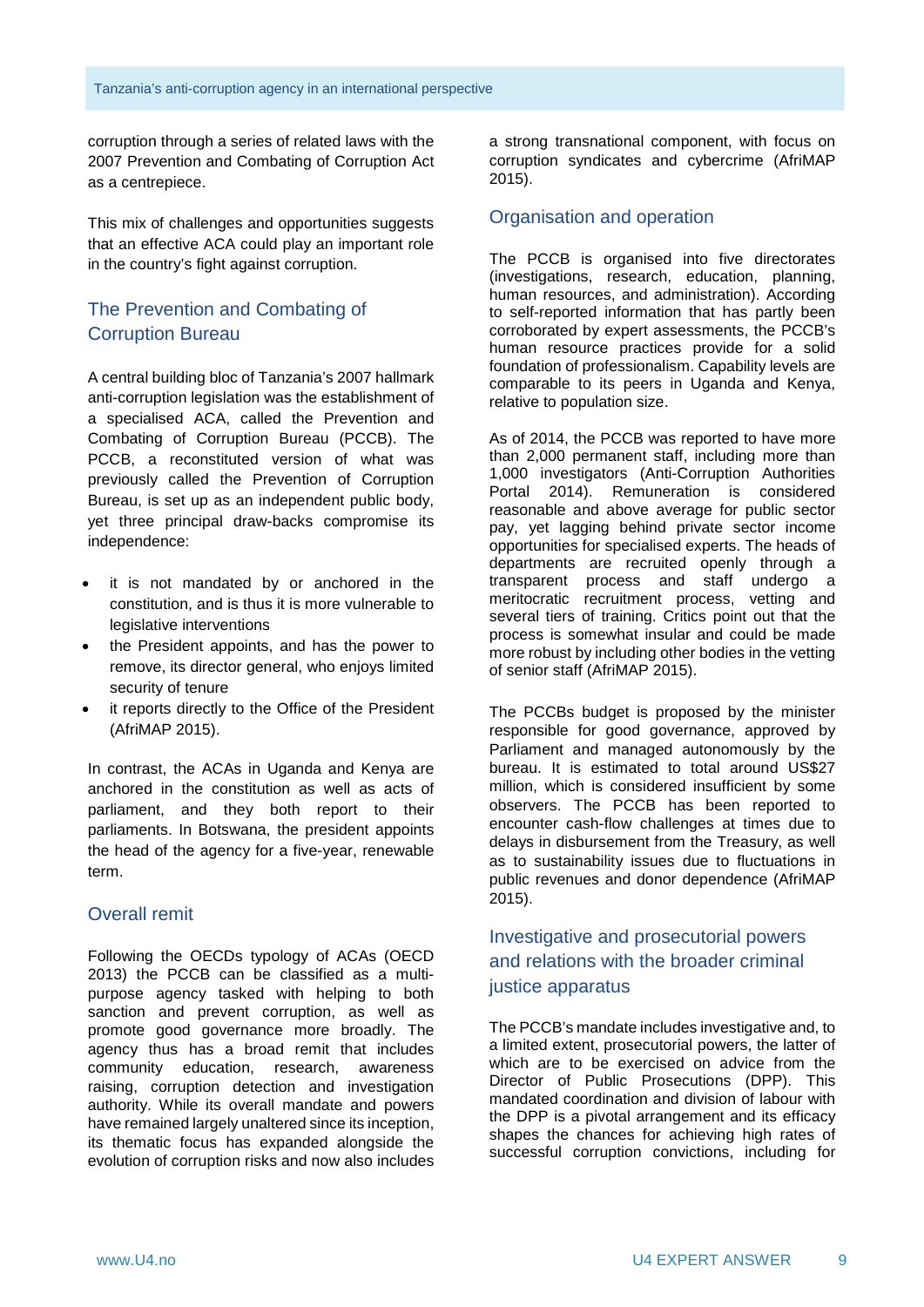grand corruption cases that involve senior political and business figures.

External observers and internal testimony seem to concur that this arrangement is not working as effectively as it could be. The requirement for clearance by the DPP is described as a limitation on the PCCBs potential impact. It leads to coordination issues with an agency (the DPP) that may not have sufficient specialised expertise at its disposal to fully see through a protracted corruption case. (AfriMAP 2015). Moreover, the approval process is described as introducing considerable delays that dilute the deterrence and public legitimacy that would come with the swift resolution of cases. Even worse, of more concern is the fact that a high number of cases are being rejected and only a limited number of investigated files compiled by the PCCB graduate to prosecution. This has been described as compromising the overall efficacy of the main governmental anti-corruption programmes (UNDP 2012).

As noted earlier, however, the investigation to prosecution linkage is only one important piece of the criminal justice chain. When, and when seeking to improve the overall outputs and outcomes of the system, it is also important to consider broader cooperation structures between different entities in this system.

The modalities for and quality of this cooperation across the broader justice system can vary widely as the cases of comparator countries suggest. In the case of Kenya, for example, it has been noted that there is less of a turf war between agencies than used to be the case, and that relations between the Kenyan ACA and the prosecutor's office have markedly improved.

At the same time, the judicial process and adjudication are still described as too slow and rather un-cooperative thus hampering the efficacy of the Kenyan ACA. The Ugandan ACA, to give another example, is described as having mechanisms in place to engage with the judiciary, parliament and the executive. With regard to the judiciary, several matters prosecuted by the ACA's office are heard before a specialised anticorruption division of the high court (AfriMAP 2015, p. 99).

The scorecard for the PCCB in this regard is mixed. Relationships with law enforcement agencies are described as good, and the PCCB collaborates with integrity committees inside the police force

and further relies on the police to detain suspects accused of corruption. However, it is also noted that this relationship is significantly compromised by the fact that the police is regularly rated as the most corrupt institution in the country and that other institutions in the broader justice sector, such as the courts, are also significantly affected by corruption (Transparency International 2015).

The PCCB also maintains formal relations with judicial institutions specialised in political corruption cases and it cooperates in a formalised arrangement with the controller and auditor general (CAG). The CAG can be requested by the PCCB to audit suspected cases and is obligated to transfer or hand over all suspected cases of corruption that it discovers in its regular work to the PCCB for further investigation. (AfriMAP 2015).

# Performance and comparative assessment

The previously mentioned issues of under-funding and ineffective coordination between PCCB and the prosecutorial authorities drive the general perception that overall the sanctioning of corruption is inadequate and that particularly the wellconnected and powerful can escape punishment.

Internal testimony and anecdotal evidence corroborate this picture. The former PCCB's director general has complained that political interference and the lack of political will hampers the PCCB. In 2012, the chief justice threatened to send election-related corruption cases back to Parliament due to a lack of funds for proper prosecution. Overall, only 8.6% of prosecutions between 2005 and 2014 have led to successful convictions, a conviction rate so low that it is described as a daunting challenge for building an effective anti-corruption architecture (AfriMAP 2015).

It should also be noted, however, that the number of new cases that have been passed to the courts annually has risen steadily over the last years. Yet this number is still outpaced by the annual increase in files that the PCCB delivers annually to the DPP, providing further evidence that the hand-over between the two agencies constitutes a persistent bottleneck.

Adopting a comparative perspective across Kenya, Tanzania, and Uganda, and looking at the overall corruption prosecution chain, from complaints and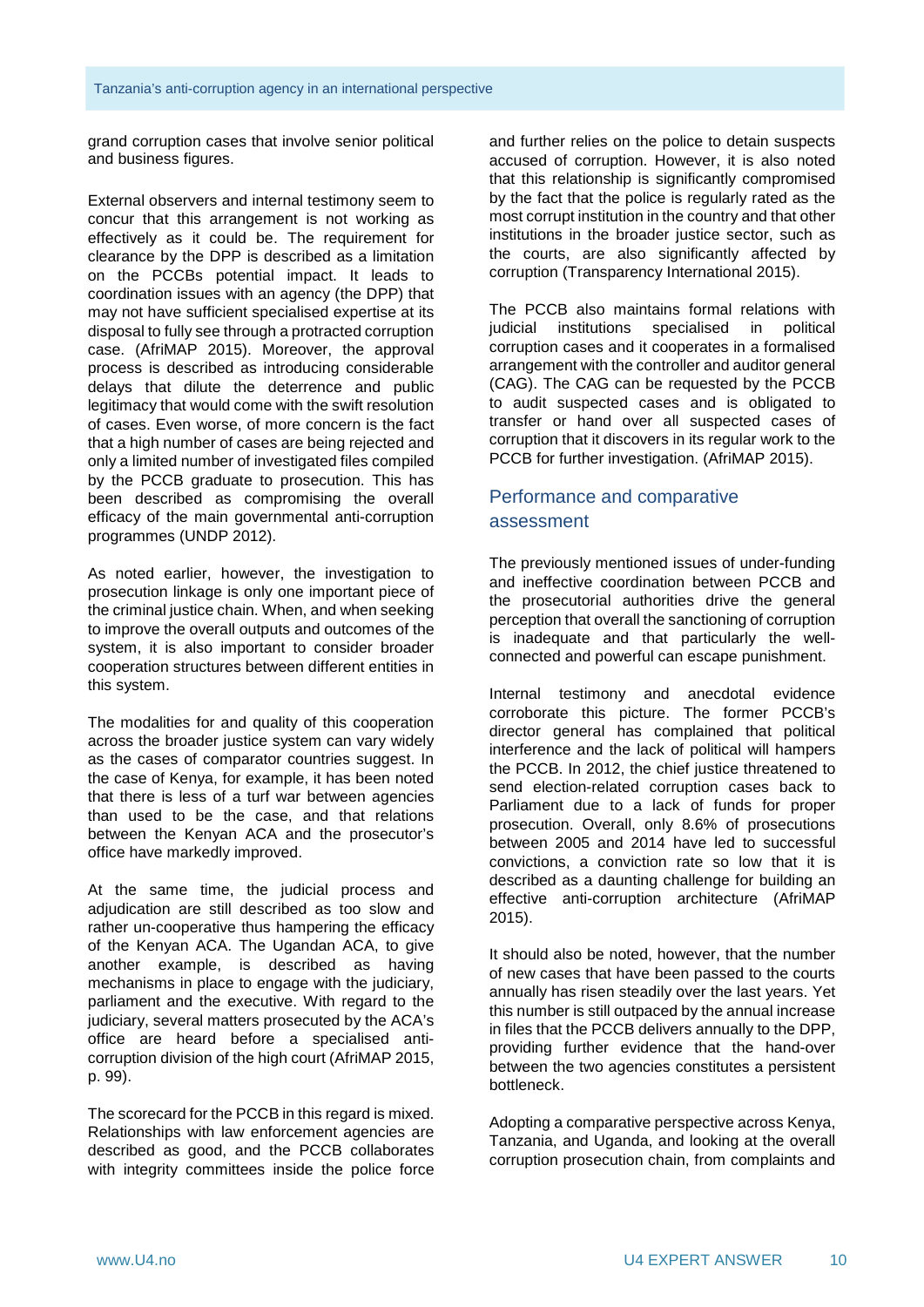investigations to prosecutions and convictions, it becomes evident that the arrangements in these three countries vary widely in terms of how they process and filter cases.

Although these and other performance indicators need to be interpreted carefully and do not lend themselves to exact comparisons (Johnsøn et al. 2011), the PCCB in Tanzania receives and investigates a much larger number of allegations relative to population size than its counterparts in Kenya and Uganda. This suggests that a robust local infrastructure and a comparably high level of trust are in place for collecting and investigating complaints.

These higher volumes of corruption incidences that are fed into the criminal justice system also translate into a much higher number of prosecutions in Tanzania, both compared to Kenya, where the ACA is equally deprived of prosecutorial powers, and compared to Uganda where the ACA does enjoy prosecutorial powers (own calculations based on AfriMAP 2015 data).

# 4. Concluding notes

Stronger enforcement of anti-corruption legislation, including more convictions, more higher-level and faster convictions than is currently the case, could play an important role in contributing to corruption reforms in Tanzania. The empirical evidence about the effects of equipping anti-corruption agencies with stronger prosecutorial mandates to help achieve such results is limited and mixed. There is a long list of pros and cons to be considered in this respect, in addition to understanding the importance of institutional and political context within the specific ACA agency, across the broader justice system, and at country level.

Applying these insights to the PCCB in Tanzania suggests a number of pros and cons. On the negative side, there is a perceived and assessed lack of efficacy in the overall anti-corruption struggle, particularly in the area of sanctioning high-level corruption cases. This, in addition to the ineffective cooperation between the anti-corruption agency and the prosecutorial authorities, presents a major stumbling block and hold-up point for more effective prosecutions.

Endowing the PCCB with more prosecutorial powers could help to alleviate these problems. The relatively well-remunerated, meritocratic and trained workforce of the PCCB should also be conducive to this expansion of remit.

At the same time, there are concerns that such an expansion of powers might amplify cooperation problems, dampen healthy inter-agency competition and make the ACA more of a target for political instrumentalisation. The latter is of particular concern in Tanzania given that the PCCB is still not anchored in the constitution and that its head serves at the discretion of the president. Moreover, under-funding is already considered a major challenge to the agency's functioning, and an expansion of mandate without any adequate expansion of funding might negatively affect such a re-arrangement.

No matter how these pros and cons are weighed, the synthesis of available evidence also suggests that developing strategies for more and higher profile corruption convictions would benefit from a broader perspective on how the overall criminal justice system is organised and what entry points and priorities for improvements offer themselves for making progress on this front.

#### 5. References

AfriMAP. 2015. Effectiveness of Anti-Corruption Agencies in East Africa. Open Society Foundations.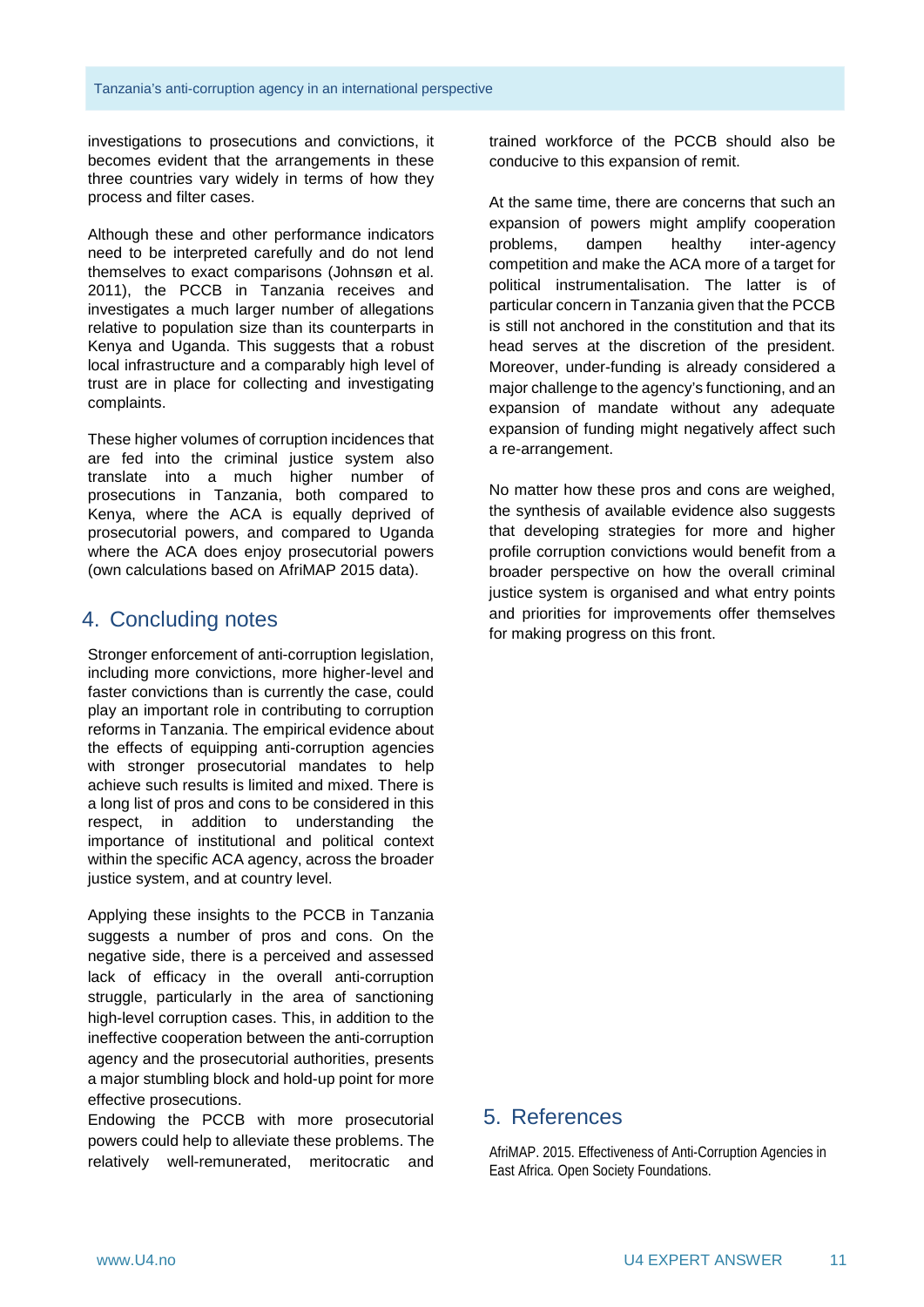Anti-Corruption Authorities Portal. 2014. Profile for Tanzania, updated December 2014. <https://www.acauthorities.org/country/tz>

Appiah et al. 2014. Systemic Barriers to the Fight against Corruption by Anti-Corruptions Institutions in Ghana. Journal of Emerging Trends in Economics and Management Sciences 5(5):465-473

Bertelsmann Foundation. 2016. Rwanda Country Report, Gütersloh: Bertelsmann Stiftung.

Bozzini, A. 2014. "Background paper on Rwanda", Hertie School of Governance.

Chêne, M. 2009. Coordination Mechanisms of Anti-Corruption Institutions, U4 Expert Answers, 28 September 2009.

Chêne, M. 2012. Centralised Versus Decentralised Anticorruption Institutions, U4 Expert Answers, 16 March 2012.

Cooke, J. G. 2011. Rwanda – Assessing Risks to Stability. Center for Strategic and International Studies, Washington, DC

De Sousa, L. 2010. Anti-corruption Agencies: between Empowerment and Irrelevance. *Crime, Law and Social Change*, *53*(1), 5-22.

Doig, A., Watt, D., & Williams, R. 2005. Measuring 'Success' in Five African Anti-Corruption Commissions: The Cases of Ghana, Malawi, Tanzania, Uganda & Zambia. *U4 Anti-Corruption Research Centre.*

Doig, A., Watt, D., & Williams, R. 2007. Why Do Developing Country Anti‐Corruption Commissions Fail to Deal with Corruption? Understanding the Three Dilemmas of Organisational Development, Performance Expectation, and Donor and Government Cycles. *Public Administration and Development*, *27*(3), 251-259.

Engelbert, A. 2014. *The Role of Anti-Corruption Agencies in the Investigation and Prosecution of Procurement Related Corruption Cases* (No. 209). Institut fuer Entwicklungsforschung und Entwicklungspolitik, Ruhr-Universitaet Bochum.

Freedom House. 2016. Freedom of the Press 2016.

Heilbrunn, J. 2004. Anti-Corruption Commissions Panacea or Real Medicine to Fight Corruption? World Bank Institute

Implementation Review Group. 2014. Review of the Implementation of the United Nations Convention against Corruption: Executive Summary – Botswana. Vienna: United Nations.

Innovations for Successful Societies (ISS). 2013. Managing Corruption Risks: Botswana Builds an Anti-Graft Agency, 1994-2012.

Innovations for Successful Societies (ISS). 2012a. "Inviting a Tiger into Your Home": Indonesia Creates an Anti-Corruption Commission with Teeth, 2002-2007".

Innovations for Successful Societies (ISS). 2012b. Holding the High Ground with Public Support: Indonesia's Anti-Corruption Commission Digs In, 2007-2011.

Innovations for Successful Societies (ISS). 2011. Earning a Reputation for Independence: Ghana's Commission on Human Rights and Administrative Justice, 1993-2003.

Johnsøn, J., Hechler, H., De Sousa, L., & Mathisen, H. (2011). How to Monitor and Evaluate Anti-Corruption Agencies: Guidelines for Agencies, Donors, and Evaluators. *U4 Issue*, *2011*(8).

Kuris, G. 2015. Watchdogs or Guard Dogs: Do Anti-Corruption Agencies Need Strong Teeth? *Policy and Society*, *34*(2), 125-135.

Lindner, S. 2014. Tanzania: Overview of Corruption and Anti-Corruption, U4 Expert Answer, March 2014.

Lawson, L. 2009. The politics of Anti-Corruption Reform in Africa. *The Journal of Modern African Studies*, *47*(01), 73- 100.

Messick, R. 2015. "Should Anticorruption Agencies Have the Power to Prosecute?" Global Anticorruption Blog, December 9, 2015.

OECD. 2013. Specialised Anti-Corruption Institutions: *Review of Models: Second Edition*

OECD. 2010. Proceedings of Expert Seminar "Effective Means of Investigation and Prosecution of Corruption", Bucharest, October 2010.

Office of the Ombudsman of Rwanda. 2010. A Review of the Effectiveness of Anti-Corruption Agencies, 1 September 2010, Dan Barnes, Consultant The World Bank.

Short, E. 2015. *Empowering Ghana's Anti-corruption Institutions In The Fight Against Corruption*. Institute of Economic Affairs, Ghana.

Transparency International Rwanda. 2011. Analysis of the Auditor General Report.

UNDP. 2009. *UNDP's Experience on Anti-Corruption Institutional Arrangements,* Ad Hoc Experts Group Meeting on Assessing the Efficiency and Impact of Anti-Corruption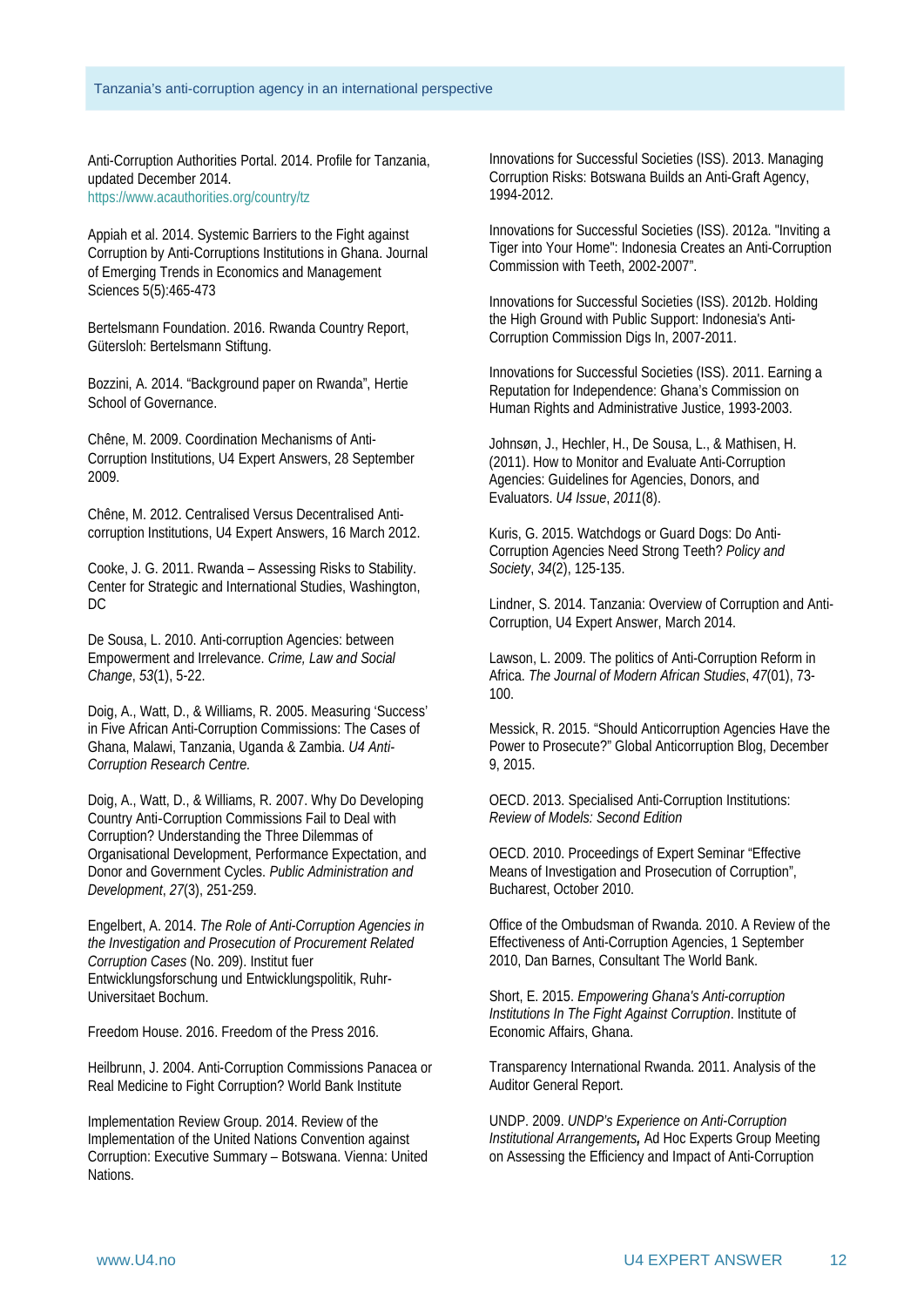Institutions in Africa, 16 – 17 February, 2009 (Kigali, Rwanda).

UNDP. 2011. Practitioners' Guide: Capacity Assessment of Anti-Corruption Agencies.

UNDP. 2012. Evaluation of the Enhanced National Anti-Corruption Strategy and Action Plan – II 2008 – 2011 for the Republic of Tanzania.

Wickberg, S. 2013. Best Practices for Anti-Corruption Commissions, Transparency International Anti-Corruption Helpdesk Query, February 2013.

Transparency International. 2017. Corruption Perceptions Index 2016. [http://www.transparency.org/news/feature/corruption\\_percept](http://www.transparency.org/news/feature/corruption_perceptions_index_2016) [ions\\_index\\_2016](http://www.transparency.org/news/feature/corruption_perceptions_index_2016)

Transparency International. 2015. People and Corruption in Africa Survey 2015.

World Bank. 2016. Worldwide Governance Indicators. <http://info.worldbank.org/governance/wgi/#reports>